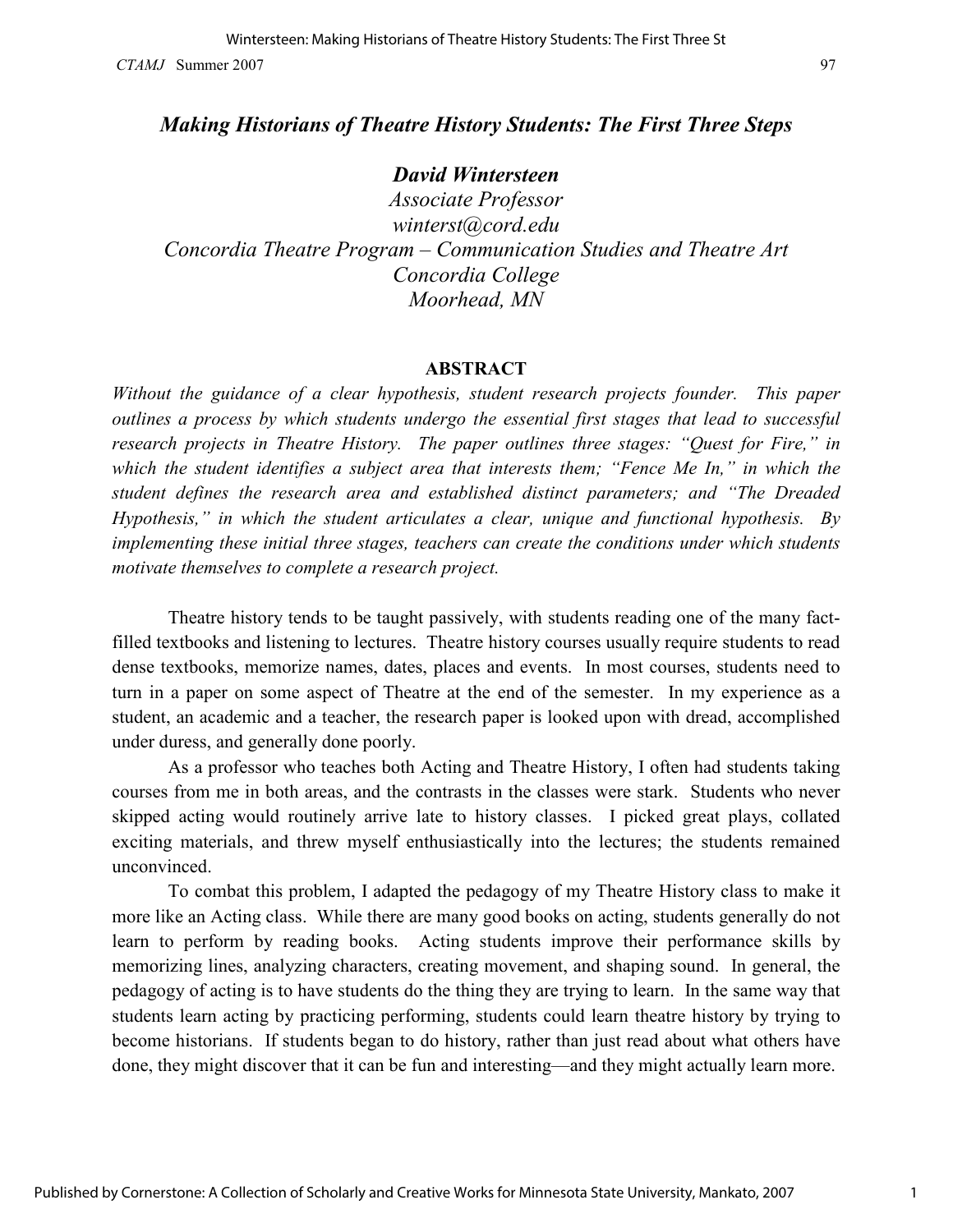A historian is defined not by what they know, but rather by what they do: theatre historians conduct historical scholarship on past theatrical practice. There are several good books on the research process that teach students how to use various systems to find information, including Writing About Theatre (Thaiss and Davis 76) and How to Write About Theatre and Drama (Hudson 153). Books like these tell the reader to choose a thesis, and then begin detailing the steps of creating an academic paper, including research methods, how to weigh evidence, and formal writing. While these are important skills, the books create the illusion of a linear process to research, and bypass the early critical steps of crafting an effective research question.

One problem with the pedagogy of research books is the illusion of a linear process. While historical scholarship has discrete stages, students need to be reminded that research is not a linear march down a well-trodden path, but rather a recursive process that involves a fair amount of circling back. Theatre scholars find an interesting question, formulate a reasonable hypothesis, conduct research, refine the thesis, research, draft, edit, research, refine, write and edit and write and research and edit. Eventually, scholars present their scholarship at conferences and submit their writing to journals; but while presentations and papers are finished products, scholarly research is never "done," like one might think of baking a cake. A better analogy is the painter who at some point has to put down the brush and declare that they aren't going to work on a piece any longer. While the painter could add more brush strokes, he or she at some point deems it best to leave that painting and move on.

The more challenging problem is to help students craft an effective thesis. Without the right research question, students get overwhelmed or underwhelmed, bored and frustrated. The research process becomes a chore, and the writing feels punitive. With an effective research question, on the other hand, students become self-motivated to do scholarly research. At that point, they have taken the first step to becoming theatre historians.

Engaging students in research moves them from passive to active learners, just as putting students on stage helps them to learn about acting. The key to getting students engaged in research lies in guiding them to an effective research hypothesis. First, each student needs to claim a topic area in which they are interested. Second, the student needs to define their area of research. Third, the student needs to frame the research question as a coherent hypothesis, and test its validity on both theoretical and practical levels. By going through these three initial stages, outlined in detail below, students form hypotheses that create the conditions for successful research projects. The completion of a successful research project is a key step in students learning what it means to be a historian.

# Stage 1: "Quest for Fire"

When students complain about having to work on "boring research," they are not reflecting the experience of professional scholars. While scholars work on all manner of strange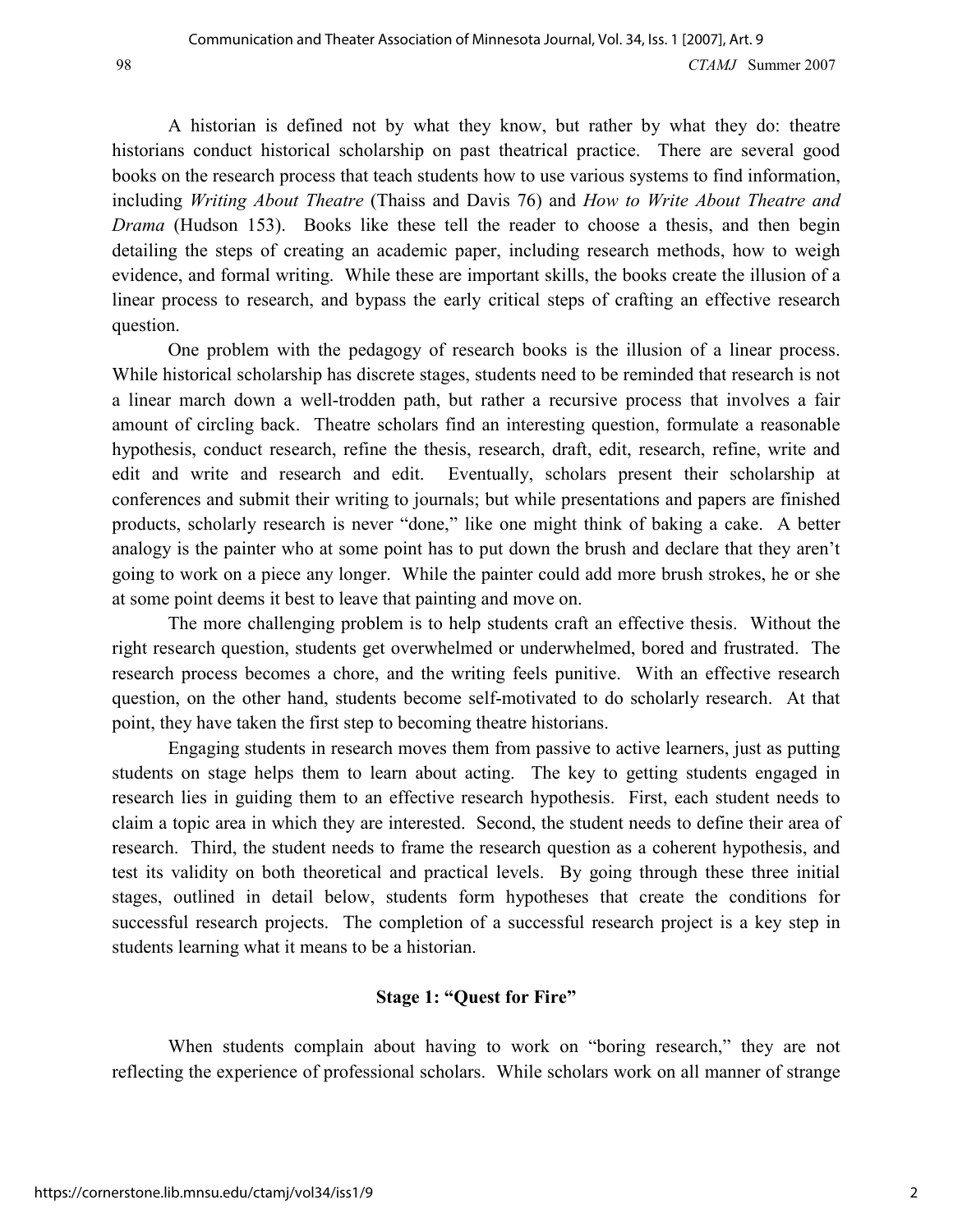and obscure topics, each individual is generally excited about their own topic. Professional scholars work on research that they find interesting; student scholars need to do the same.

Students need to find a research question that they find compelling. Many theatre students already have a general subject they are eager to research if they are already engaged in a design area or performance; others have no idea at all. To help spark an idea, students are instructed to leaf through any general theatre history text, such as McKernie and Watson's A Cultural History of Theatre, Wilson and Goldfarb's Living Theatre or Brockett's History of Theatre. Each student must leaf through the appropriate period in the textbook and select three different pictures that interest them. For each picture, students are required to write a few sentences about what has drawn their interest, read the section of text that the picture refers to, summarize it in 25 words, and create a bibliographic entry.

When students share the results of this homework with the class, they have to admit to some enthusiasm for a topic. This first step is critical, as spending weeks or months on a topic that is uninteresting to the student will crush all joy in the project. One student I taught struggled to find a research topic for a study-abroad trip through Europe. She could not find a research area that excited her; yet every day as I entered the classroom she was talking with classmates about all the shoes she was going to buy in Europe. She was first shocked and then delighted when I suggested that she should research shoes on the trip; she eventually created on a project to investigate the shoes in portraits of actresses. Rather than having an albatross limiting her enjoyment of her study-abroad experience, her research project added value because the topic interested her. Teachers may set up parameters, such as historical periods, geographical areas, or cultural boundaries, but each student must find their own spark of inspiration that will motivate them to learn more.

#### Stage 2: "Fence Me In"

Once a student has identified a research topic, he or she must begin to put boundaries on their project. Often, students want to research a question that is too broad, such as "Chinese Theatre," which may be a fine topic for a book, but is obviously too broad for a research paper. Students need to delineate what aspects of their research area they want to include, and what to exclude. In theatre history research, five commonly-used boundaries provide significant focus to a research question: period, geographical area, cultural boundary, associated literature and people.

Historic period and geographic area are the most familiar tools with which to create boundaries. Given an area of interest, students may identify a time periods they might investigate. Students should discuss the scope of period they might encompass—what is the shortest length for which they might find information, and what is the largest span they can handle? Often there is a normal period which can be used to contain research, such as the  $5<sup>th</sup>$ Century B.C.E. Greek "Golden Age," or the English Restoration period, commonly identified as between 1660 and 1700. Similarly, geographical areas help to provide common boundaries, and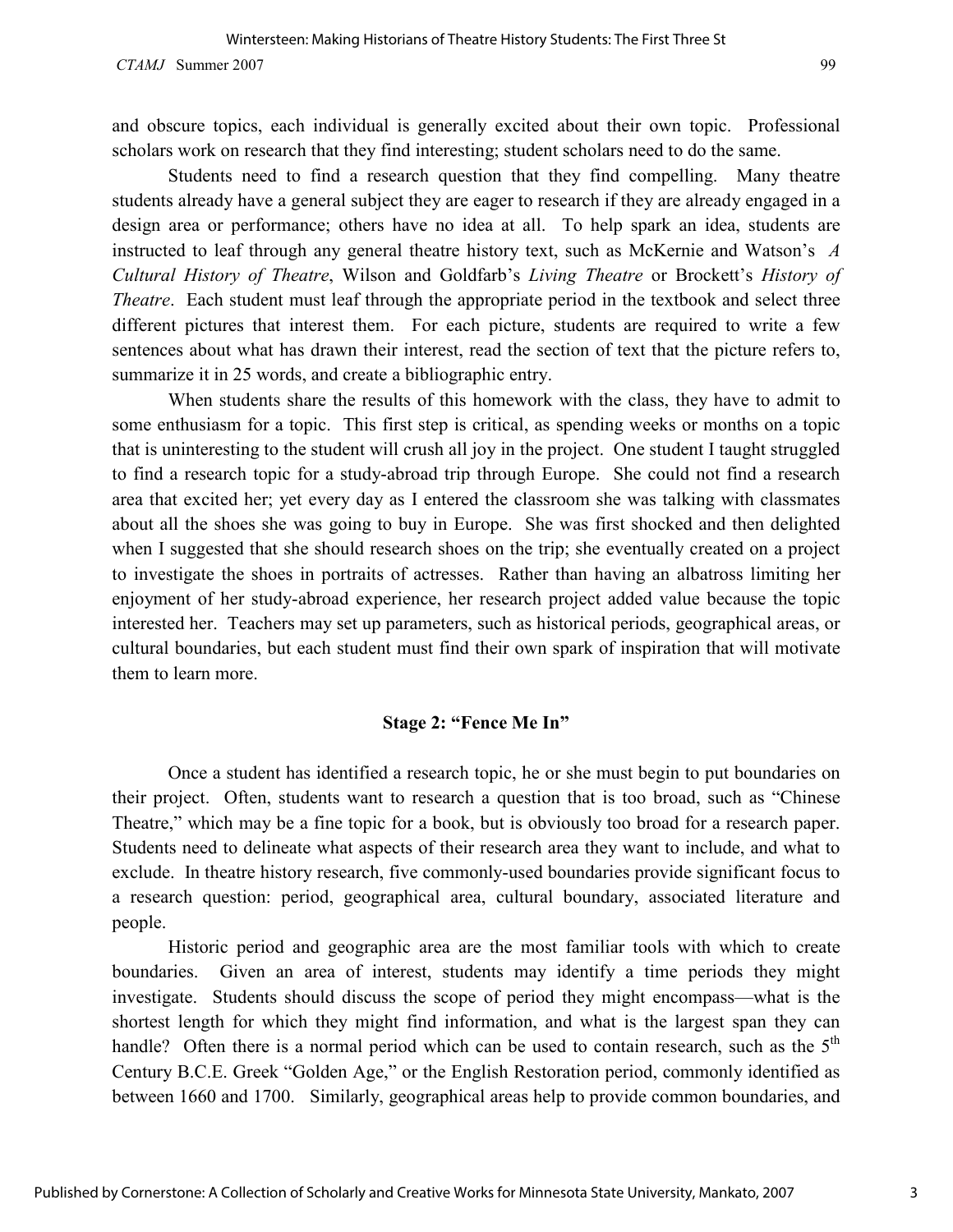many research topics are defined by community, region, state, country or continent. The experience of the teacher can be useful in helping students to identify a period of time which will provide enough information for the research project without overwhelming the student.

Cultural boundaries—using a broad definition of "culture" to include distinctions of race, gender, sexual orientation, and language—are also familiar delimiters for research. Depending on their interests and the availability of information, a student may choose to look at Jewish characters, Black playwrights, or Tklingit performance. Many students use these distinctions to tie together their own contemporary political and social interests with historical research.

In addition to place, period and culture, there are literary limitations that can be placed on student's research. When looking at a body of dramatic literature, students choose a genre, such as tragedy or realism, which limits the scope of the project. A body of plays may be identified that all incorporate a common theme, e.g. the supernatural. Or students may choose to focus on a particular playwright or group of playwrights, e.g. the University Wits.

The final parameter students must address is that of people. Students may identify a particular individual, and choose to conduct research on that person's sphere of influence (for example, the costumer Inigo Jones worked with a number of Elizabethan and Jacobean playwrights). Students often lack the breadth of knowledge to identify a useful person around whom to construct their research, and so the instructor can be particularly useful in this area.

Delineating parameters is a critical early stage in topic selection. A topic too broad (such as the "Chinese Theatre" example at the beginning of this section) forces a student to do only superficial research, and results in a general encyclopedic paper. Students end up summarizing vast reaches of information, and ultimately create a condensed version of a theatre history text. Conversely, a topic too narrow can frustrate a student who discovers that source materials are inaccessible, or beyond their ability to process. The process of delineating parameters must be done in conjunction with a faculty member whose research experience can serve as a guide. "Too broad" and "too narrow" are relative terms, and most students lack the experience to make those judgment calls.

It is important to remind students, as they move through each stage of the assignment, that the process is more recursive than linear. Once the student has defined their research question by putting these parameters in place, they must check to make sure that they still have the "fire" they found in the first step. If placing parameters around the problem has led them away from their area of interest, they need to circle back and continue to adapt the topic such that it still strikes the student as interesting. The defined topic must still contain the spark that drew the student initially.

## Stage 3: "The Dreaded Hypothesis"

Having found and defined an area of research which excites them, it is essential that students arm themselves with clear hypotheses as they embark on their research projects (I refer students to the Wikipedia entry on "hypothesis" for terms and definitions). I then work with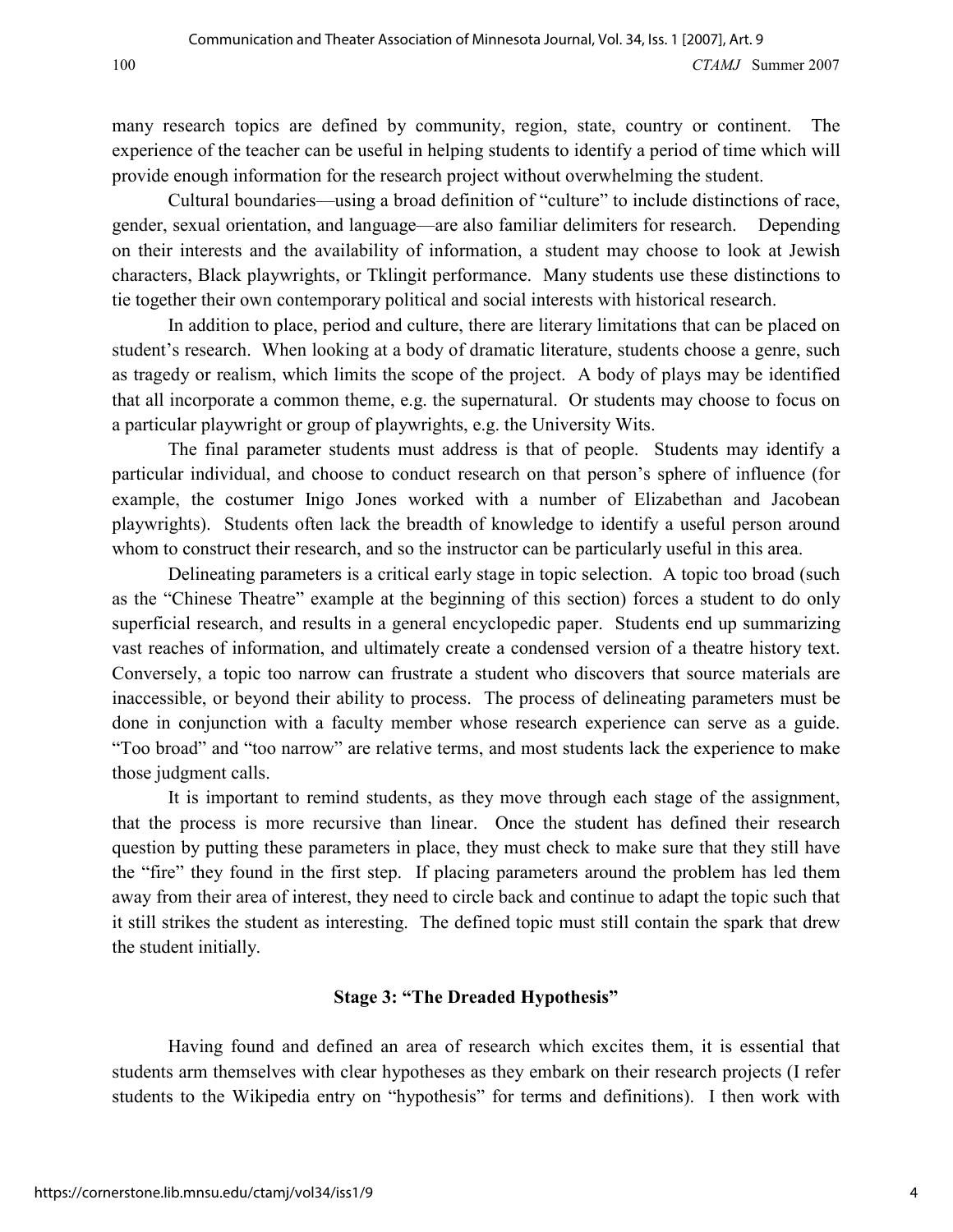students to craft hypotheses which meet basic tests for humanities applications—all hypotheses should be falsifiable, should be stated as simply as possible, and should provide application to other cases beyond the scope of the immediate study.

At this point in the process, each student should be working with a research question which has been clearly defined, and for which the student legitimately wants to learn the answer. The first step in creating a hypothesis is to morph the research question into a hypothetical statement. To do this, the student should make their best educated guess (based on conversations with peers, teacher, and their own "think time") as to what the answer to their research question might be. For example, the question "What led medieval stage designers to represent Hell as giant toothy mouths?" might become the hypothesis "Medieval sermons provided the foundational ideas that led to the staging of Hell." The hypothesis posits the researcher's most likely answer to the research question, and gives initial guidance to the research project.

Before the student goes to the library, three quick tests will help to ensure that the hypothesis will function. First, all hypotheses should be falsifiable—it must be possible to show that the hypothesis is incorrect. Second, check for simplicity; as the principle of Occam's razor indicates that "all things being equal, the simplest solution tends to be the best one." Third, the hypothesis should provide application to multiple cases of phenomena—extending beyond a core body of dramatic literature, for example.

If the hypothesis meets these tests, then the student needs to begin their research with a simple and direct test: has the student's research question already been solved? Students begin by writing out the keywords of their research question and searching for books and journal articles on their question. If the student discovers that someone else has already conducted their exact research study, then that student needs to modify their existing question, or find a new question. While this can be a disappointment, if caught early the student will still have plenty of time to make the changes and complete the project. If their research has already been done and the hypothesis supported (or not supported), then the student can only do a report on someone else's research, rather than the work of a historian.

In traditional research paper assignments, topics are chosen by the teacher, or students are left to fend for themselves to find a workable topic. Students are expected to have a lengthy bibliography, and they are often thrilled to find a number of books on their research question. Their work is then to skim the books and provide a condensed version of their findings. The student is not expected to discover or create anything new, but simply to digest and regurgitate what others have discovered. In my experience, traditional research papers are a grind to create, and dreadfully dull to read. Students who are actively engaged in their research create interesting and lively papers, and begin to get a feel for what historians do.

Once I shifted to this staged assignment, in which significant attention was spent on the early stages of crafting an effective and original hypothesis for the research project, student responses to their papers (and my experience of reading them) also shifted. Students surprised themselves by spending hours in the library, losing track of time as they pursued their research. The room would buzz as they entered the class, talking with each other about new sources and